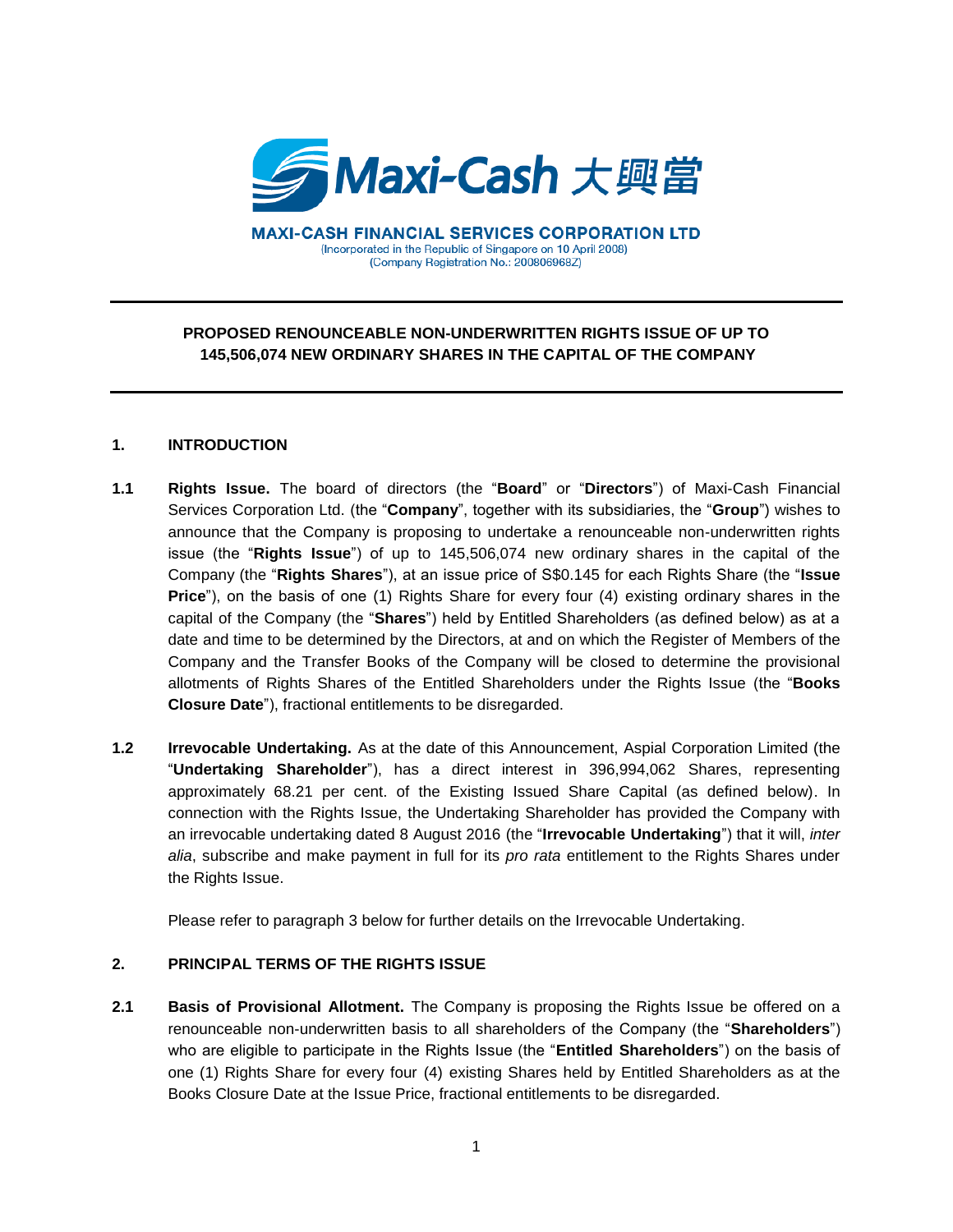- **2.2 Size.** As at the date of this Announcement, there are 582,024,299 Shares issued by the Company (the "**Existing Issued Share Capital**"). There are no outstanding share options, share awards or other convertibles. Therefore, based on the Existing Issued Share Capital, assuming the Rights Issue is fully subscribed, the number of Rights Shares to be allotted and issued under the Rights Issue will be 145,506,074 and, upon the completion of the allotment and issuance of the Rights Shares (the "**Completion**"), the issued and paid-up share capital of the Company will increase to 727,530,373 Shares (the "**Enlarged Share Capital**").
- **2.3 Issue Price.** The Issue Price:

 $\frac{1}{1}$ 

- **2.3.1** represents a discount of approximately 3.3 per cent. to the volume-weighted average price of S\$0.150 per Share for trades done on the Singapore Exchange Securities Trading Limited (the "**SGX-ST**") on 8 August 2016 (being the last trading day on which the Shares were traded on the SGX-ST prior to the release of this Announcement); and
- **2.3.2** represents a discount of approximately 2.7 per cent. to the theoretical ex-rights price of S\$0.149 per Share (calculated based on the closing market price of S\$0.150 per Share for trades done on the SGX-ST on 8 August 2016).
- **2.4 Ranking.** The Rights Shares are payable in full upon acceptance and/or application and will, upon allotment and issue, rank *pari passu* in all respects with the then existing issued Shares, except that they will not rank for any dividends, rights, allotments or other distributions, the record date<sup>1</sup> for which falls before the date of issue of the Rights Shares.

The Company has today announced an interim tax exempt (one-tier) dividend of S\$0.005 per Share for the financial year ending 31 December 2016 (the "**Interim Dividend**") and the books closure date at and on which the Register of Members of the Company and the Transfer Books of the Company will be closed to determine the entitlements of the Shareholders to the Interim Dividend (the "**Interim Dividend Books Closure Date**") is 5.00 p.m. (Singapore time) on 22 August 2016. The Interim Dividend Books Closure Date will fall before the date of Completion. Accordingly, as the Rights Shares will be allotted and issued after the Interim Dividend Books Closure Date, holders of the Rights Shares will not be entitled to receive the Interim Dividend in respect of such Rights Shares.

**2.5 Eligibility to Participate.** The Company proposes to provisionally allot the Rights Shares to the Entitled Shareholders, comprising Entitled Depositors and Entitled Scripholders (each as defined below), on the basis of their shareholdings as at the Books Closure Date. Entitled Shareholders will be entitled to participate in the Rights Issue and receive the offer information statement to be issued by the Company in connection with the Rights Issue (the "**Offer Information Statement**") together with the appropriate application forms and accompanying documents at their respective Singapore addresses as maintained with the records of The Central Depository (Pte) Limited (the "**CDP**") or the Share Registrar (as defined below), as the case may be.

<sup>&</sup>quot;**record date**" means, in relation to any dividends, rights, allotments or other distributions, the date as at the close of business (or such other time as may have been modified by the Company) on which Shareholders must be registered in order to participate in such dividends, rights, allotments or other distributions.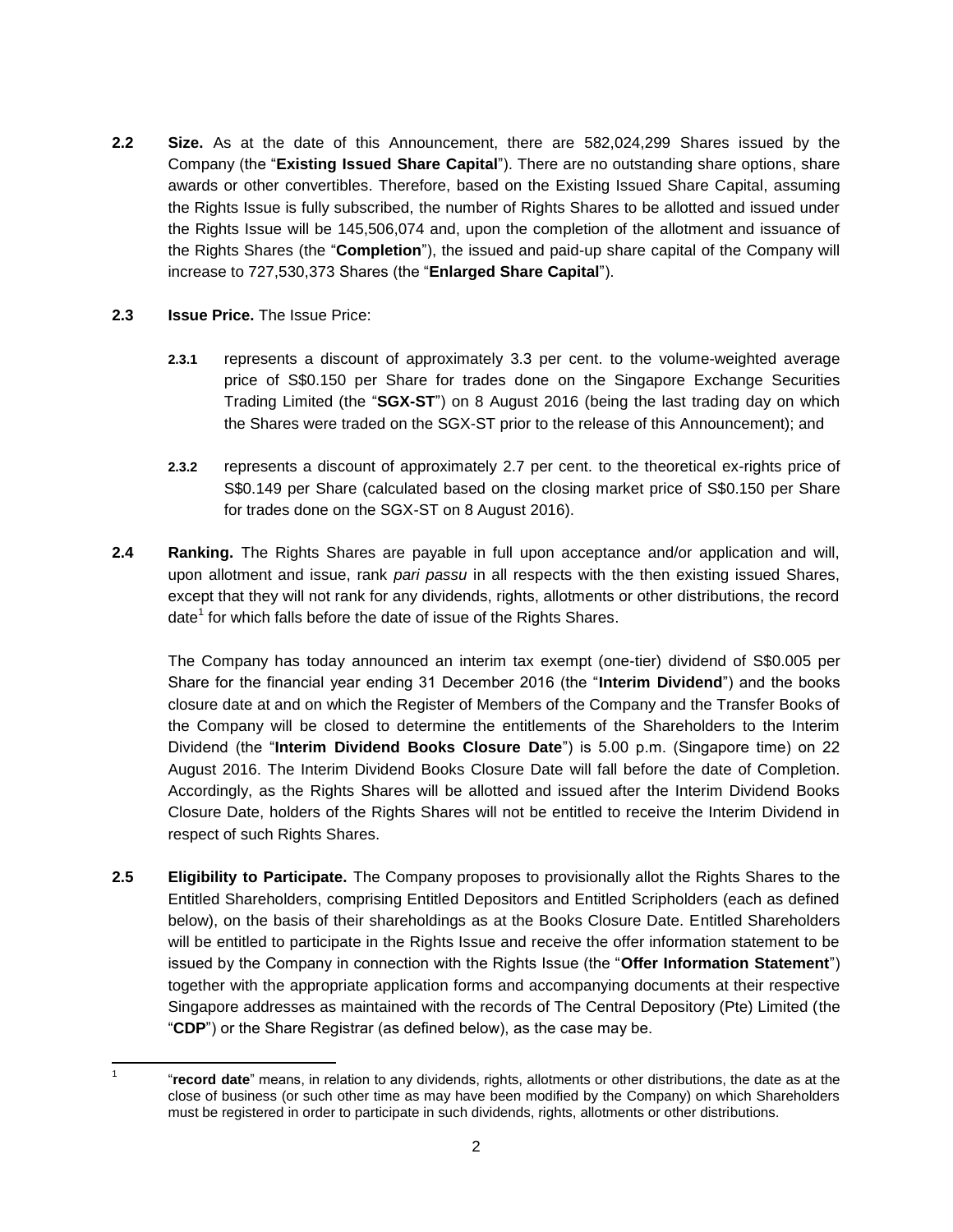**2.5.1 Entitled Depositors.** Entitled Depositors are Shareholders with Shares standing to the credit of their securities accounts (the "**Securities Account**") with CDP and whose registered addresses with CDP are in Singapore as at the Books Closure Date or who have provided CDP with addresses in Singapore for the service of notices and documents not later than 5.00 p.m. (Singapore time) on the date falling three (3) Market Days<sup>2</sup> prior to the Books Closure Date (the "**Entitled Depositors**").

Entitled Depositors will be provisionally allotted the Rights Shares on the basis of the number of Shares standing to the credit of their Securities Accounts as at 5.00 p.m. (Singapore time) on the Books Closure Date.

**2.5.2 Entitled Scripholders.** Entitled Scripholders are Shareholders whose (i) share certificates are not deposited with CDP, (ii) Shares are registered in their own names, and (iii) registered addresses with the Company's share registrar, B.A.C.S. Private Limited (the "**Share Registrar**"), are in Singapore as at the Books Closure Date or who have provided the Share Registrar with addresses in Singapore for the service of notices and documents not later than 5.00 p.m. (Singapore time) on the date falling three (3) Market Days prior to the Books Closure Date, and who have tendered to the Share Registrar valid transfers of their Shares and the certificates relating thereto for registration up to the Books Closure Date (the "**Entitled Scripholders**").

Entitled Scripholders will have to submit duly completed and stamped transfers in respect of Shares not registered in the name of CDP, together with all relevant documents of title, so as to be received up to 5.00 p.m. (Singapore time) on the Books Closure Date by the Share Registrar, in order to be registered to determine provisional allotments of Rights Shares.

**2.5.3 Foreign Shareholders.** The distribution of the Offer Information Statement and its accompanying documents may be prohibited or restricted (either absolutely or subject to various securities laws requirements, whether legal or administrative, being complied with) in certain jurisdictions under the relevant securities laws of those jurisdictions. For practical reasons and in order to avoid any violation of the securities legislation applicable in jurisdictions other than Singapore, the Offer Information Statement and its accompanying documents will NOT be despatched to Shareholders with registered addresses outside Singapore and who have not, at least three (3) Market Days prior to the Books Closure Date, provided CDP or the Share Registrar, as the case may be, with addresses in Singapore for the service of notices and documents (the "**Foreign Shareholders**") and accordingly, the Rights Shares will NOT be offered to Foreign Shareholders.

The Offer Information Statement and its accompanying documents will not be despatched, lodged, registered or filed in any jurisdiction other than Singapore. Accordingly, Foreign Shareholders will not be entitled to participate in the Rights Issue. As Foreign Shareholders will not be entitled to participate in the Rights Issue, no

 $\frac{1}{2}$ 

<sup>&</sup>quot;**Market Day**" means a day on which the SGX-ST is open for trading in securities.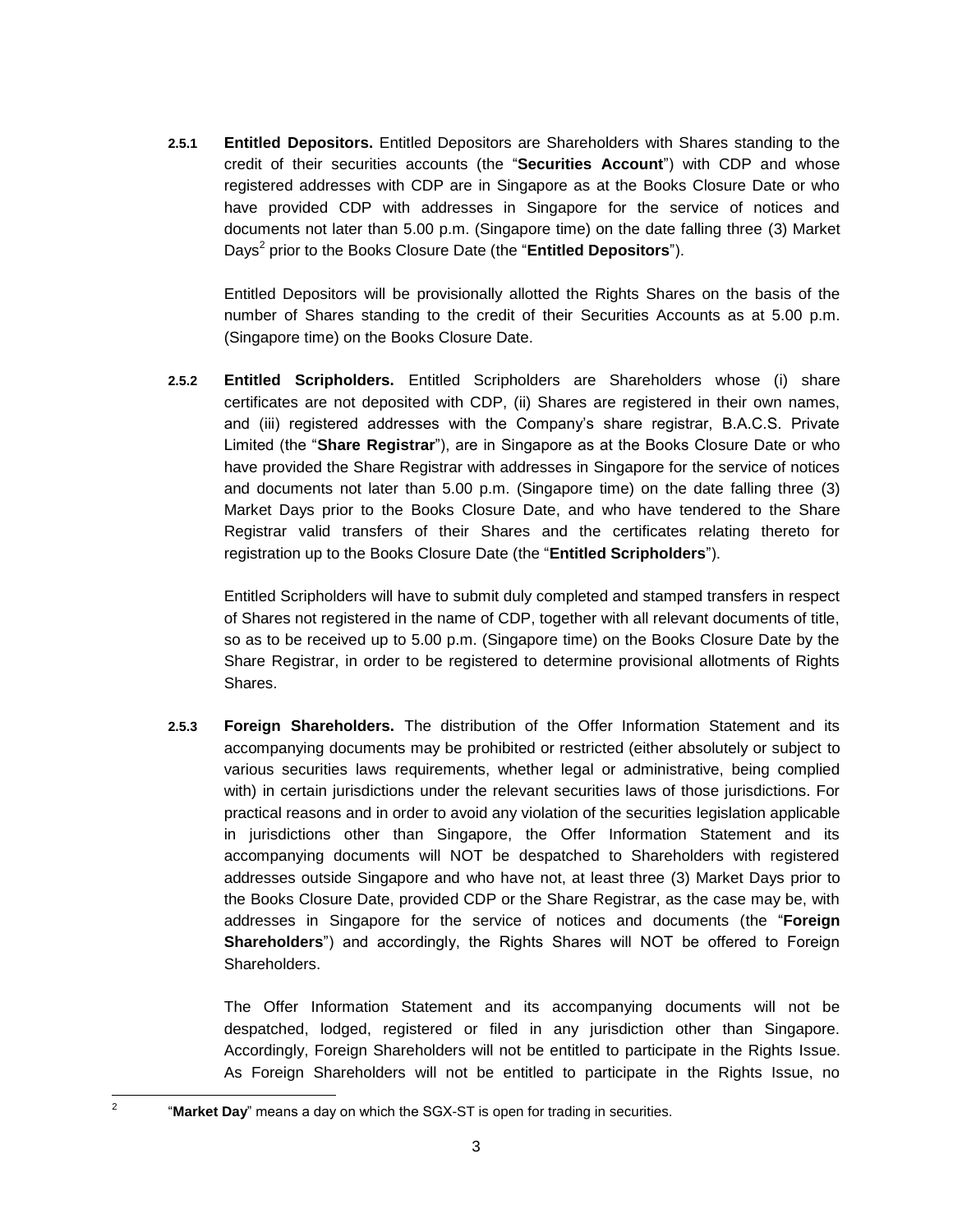provisional allotment of Rights Shares will be made to Foreign Shareholders and no purported acceptance thereof or application for any excess Rights Shares therefor by any Foreign Shareholder will be valid.

The Offer Information Statement and its accompanying documents will also NOT be despatched to persons purchasing entitlements to Rights Shares through the book-entry (scripless) settlement system if their registered addresses with CDP are outside Singapore (the "**Foreign Purchasers**"). Foreign Purchasers may not accept any "nilpaid" rights credited to their Securities Account unless the Company and its counsel are satisfied that such action would not result in the contravention of any registration or other legal requirement in any jurisdiction.

Entitlements to Rights Shares which would otherwise have been provisionally allotted to Foreign Shareholders will, if practicable to do so and at the absolute discretion of the Company, be sold "nil-paid" on the Catalist board of the SGX-ST ("**Catalist**"), as soon as practicable, after dealings in the provisional allotments of Rights Shares commence. Such sales may, however, only be effected if the Company, in its absolute discretion, determines that a premium can be obtained from such sales, after taking into account expenses to be incurred in relation thereto. The net proceeds from all such sales, after deduction of all expenses therefrom, will be pooled and thereafter distributed to Foreign Shareholders in proportion to their respective shareholdings or, as the case may be, the number of Shares entered against their names in the depository register maintained by CDP as at the Books Closure Date and sent to them at their own risk by ordinary post. If the amount of net proceeds to be distributed to any single Foreign Shareholder is less than S\$10.00, such amount shall be dealt with as the Directors may, in their absolute discretion, deem fit in the interests of the Company and no Foreign Shareholder shall have any claim whatsoever against the Company and/or CDP in connection therewith.

Where the provisional allotments of Rights Shares are sold "nil-paid" on Catalist, they will be sold at such price or prices as the Company may, in its absolute discretion, decide and no Foreign Shareholder shall have any claim whatsoever against the Company, the Company's sponsor, SAC Advisors Private Limited (formerly known as Canaccord Genuity Singapore Pte. Ltd.) (the "**Sponsor**"), CDP, the Share Registrar and/or their respective officers in connection therewith. If such provisional allotments of Rights Shares cannot be sold or are not sold on Catalist as aforesaid for any reason by such time as the SGX-ST shall have declared to be the last day for trading in the provisional allotments of Rights Shares, the new Shares represented by such provisional allotments will be allotted and issued to satisfy applications for excess Rights Shares or disposed of or dealt with in such manner as the Directors may, in their absolute discretion, deem fit in the interests of the Company and no Foreign Shareholder shall have any claim whatsoever against the Company, the Sponsor, CDP, the Share Registrar and/or their respective officers in connection therewith.

### **SHAREHOLDERS WITH REGISTERED ADDRESSES OUTSIDE SINGAPORE WHO WISH TO PARTICIPATE IN THE RIGHTS ISSUE MAY PROVIDE AN ADDRESS IN SINGAPORE FOR THE SERVICE OF NOTICES AND DOCUMENTS BY NOTIFYING IN**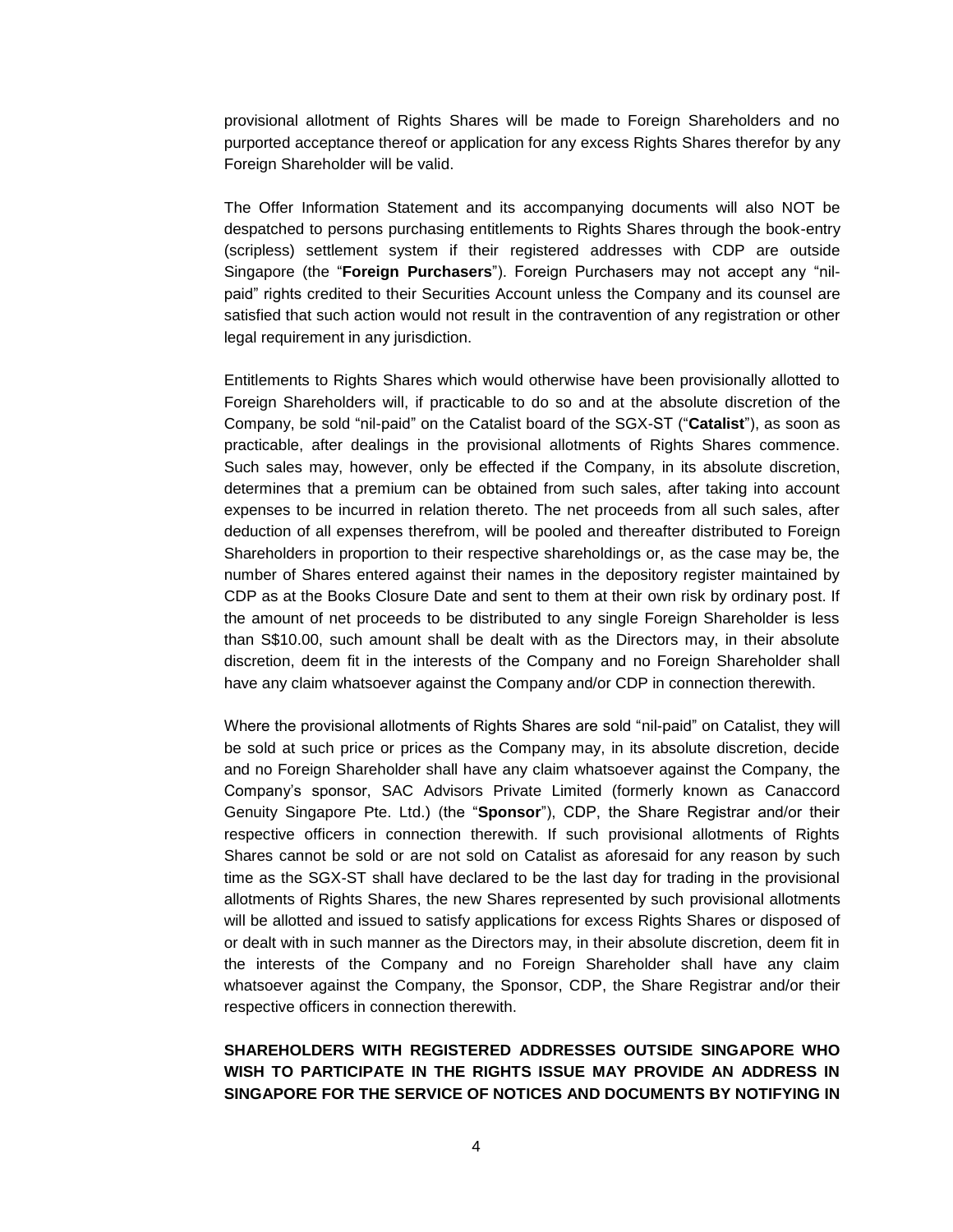**WRITING, AS THE CASE MAY BE, (I) CDP AT 9 NORTH BUONA VISTA DRIVE, #01- 19/20 THE METROPOLIS TOWER 2, SINGAPORE 138588 OR (II) MAXI-CASH FINANCIAL SERVICES CORPORATION LTD. C/O THE SHARE REGISTRAR, B.A.C.S. PRIVATE LIMITED, AT 8 ROBINSON ROAD, #03-00 ASO BUILDING, SINGAPORE 048544, IN EACH CASE, AT LEAST THREE (3) MARKET DAYS PRIOR TO THE BOOKS CLOSURE DATE.** 

**2.6 Provisional Allotments and Excess Applications.** Entitled Shareholders will be at liberty to accept in full or in part, decline or otherwise renounce or, in the case of Entitled Depositors only, trade (during the "nil-paid" rights trading period prescribed by the SGX-ST) their provisional allotments of the Rights Shares and will also be eligible to apply for Rights Shares in excess of their provisional allotments under the Rights Issue. Entitlements which are not allotted or taken up for any reason (including any fractions of a Rights Share) will be aggregated and issued to satisfy applications, if any, for excess Rights Shares or otherwise disposed of or dealt with in such manner as the Directors may, in their absolute discretion, deem fit in the interests of the Company.

Fractional entitlements to the Rights Shares will be disregarded in arriving at the Entitled Shareholders' entitlements and will, together with the provisional allotments which are not taken up for any reason, be aggregated and used to satisfy excess applications (if any), or otherwise dealt with in such manner as the Directors may in their absolute discretion, deem fit for the benefit of the Company.

In the allotment of excess Rights Shares, preference will be given to Entitled Shareholders for rounding of odd lots, and Directors and substantial Shareholders who have control or influence over the Company in connection with the day-to-day affairs of the Company or the terms of the Rights Issue, or have representation (direct or through a nominee) on the Board will rank last in priority for the rounding of odd lots and allotment of excess Rights Shares.

The procedures for, and the terms and conditions applicable to, acceptances, renunciation and/or sales of the provisional allotments of the Rights Shares and for the applications for excess Rights Shares, including each different mode of acceptance or application and payment, will be contained in the Offer Information Statement and the relevant application forms.

- **2.7 Offer Information Statement.** The terms and conditions of the Rights Issue are subject to such changes as the Directors may deem fit. The final terms and conditions of the Rights Issue will be contained in the Offer Information Statement to be lodged with the SGX-ST, acting as an agent on behalf of the Monetary Authority of Singapore (the "**Authority**"), and despatched by the Company to Entitled Shareholders in due course, subject to paragraph [6](#page-7-0) below.
- **2.8 Odd Lots.** Shareholders who hold odd lots of the Rights Shares, and who wish to trade in odd lots on Catalist, should note that they will be able to do so on the Unit Share Market of the SGX-ST.
- **2.9 Non-Underwritten Rights Issue.** In view of the Irrevocable Undertaking, the savings in costs enjoyed by the Company as a result of not having to bear any underwriting fees, and there being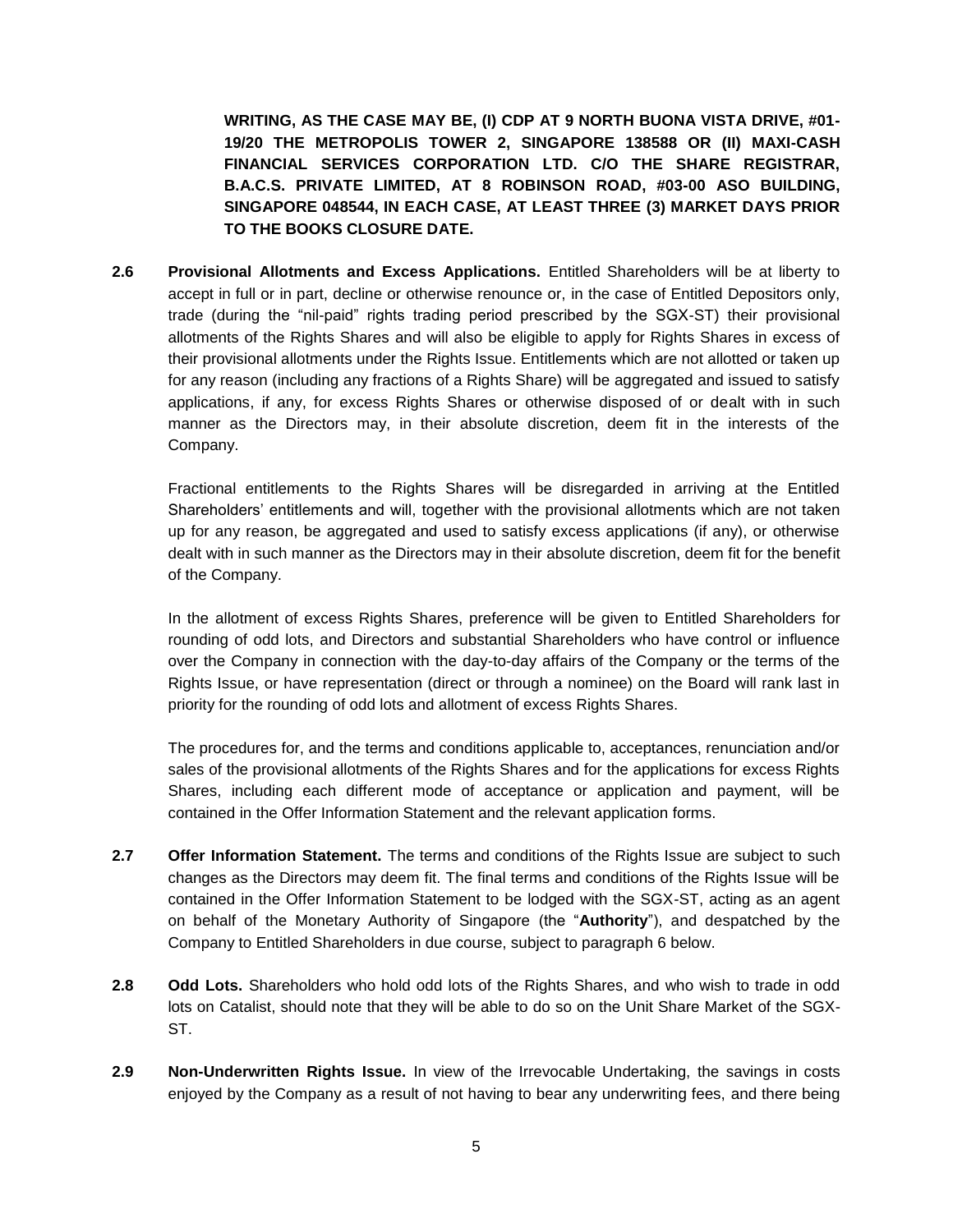no minimum amount that must be raised from the Rights Issue, the Company has decided to proceed with the Rights Issue on a non-underwritten basis.

### **3. IRREVOCABLE UNDERTAKING**

To demonstrate its support for the Rights Issue and its commitment to and confidence in the Company, the Undertaking Shareholder has provided the Company with the Irrevocable Undertaking, pursuant to which it has unconditionally and irrevocably undertaken to the Company, *inter alia*:

- (i) that as at 5.00 p.m. (Singapore time) on the Books Closure Date, it will have not less than 396,994,062 Shares credited to its Securities Account; and
- (ii) to subscribe and make payment in full for its *pro rata* entitlement to the Rights Shares under the Rights Issue.

The Undertaking Shareholder will provide a confirmation of financial resources in connection with its Irrevocable Undertaking to the Company and the Sponsor in due course.

The Company and the Undertaking Shareholder have agreed that the entire amount of the Aspial Advance (as defined below) shall be set off against a portion of the subscription monies payable by the Undertaking Shareholder for its *pro rata* entitlement to the Rights Shares under the Rights Issue. Accordingly, the Undertaking Shareholder will only be providing a confirmation of financial resources in connection with its Irrevocable Undertaking to the Company and the Sponsor for the remaining balance of the subscription monies which are not set off against the entire amount of the Aspial Advance.

Based on the foregoing, the Undertaking Shareholder has undertaken to subscribe for an aggregate of 99,248,515 Rights Shares, representing approximately 68.21 per cent. of the total Rights Shares available pursuant to the Rights Issue.

As the Undertaking Shareholder holds a direct interest exceeding 50 per cent. of the Existing Issued Share Capital, the Undertaking Shareholder will not trigger an obligation under the Singapore Code on Take-overs and Mergers to make a mandatory general offer for the Shares as a result of it fulfilling its obligations under the Irrevocable Undertaking.

## **4. RATIONALE AND USE OF PROCEEDS**

<span id="page-5-0"></span>**4.1 Rationale.** Since 2009, the Undertaking Shareholder has provided advances to the Company to finance its business activities. These advances were interest-free and had no fixed terms of repayment. As at the date of this Announcement, the amount of advances outstanding from the Company to the Undertaking Shareholder is approximately S\$8.0 million (the "**Aspial Advance**"). The Company is proposing the Rights Issue to raise proceeds (i) to repay the Aspial Advance, and (ii) for general corporate and working capital purposes, including but not limited to (a) operating costs and (b) making strategic investments and/or acquisitions if opportunities arise.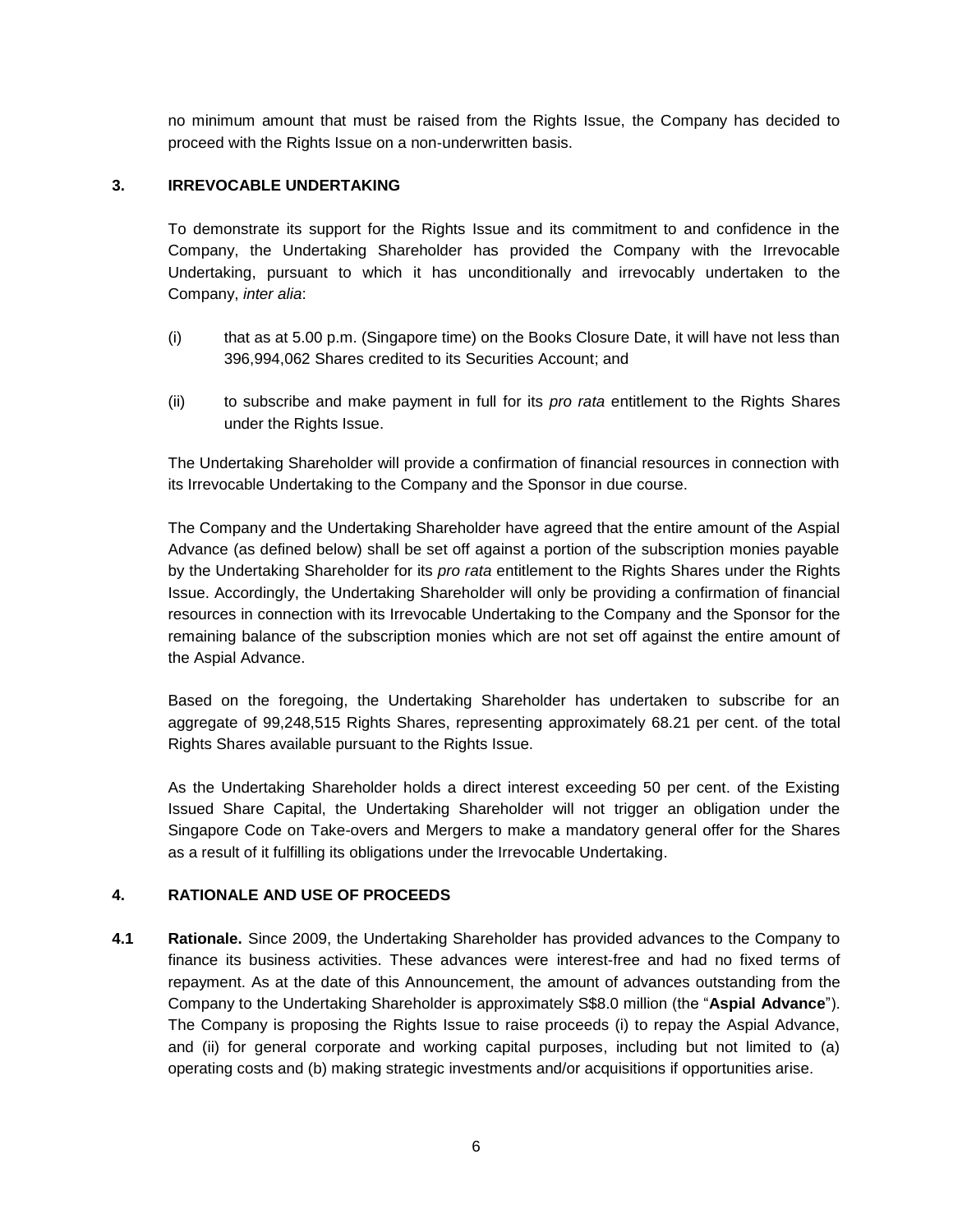The Rights Issue will also help strengthen the Group's financial position by augmenting the Group's balance sheet and capital base, and reducing the gearing of the Group. This will enhance the Group's ability to formulate, strategise and execute its business plans. It will also provide the Group with greater financial capacity and flexibility to capitalise on any investment opportunities in a timely manner as and when such opportunities arise.

**4.2 Use of Proceeds.** In the event that all the Rights Shares are fully subscribed, the estimated net proceeds (the "**Net Proceeds**") from the Rights Issue is expected to be approximately S\$20.9 million, after deducting estimated costs, expenses and commissions of S\$0.2 million incurred in connection with the Rights Issue. The Company intends to utilise the Net Proceeds as follows:

| Use of Proceeds                                                                                                                                                     | <b>Allocation of Proceeds (S\$ million)</b> |
|---------------------------------------------------------------------------------------------------------------------------------------------------------------------|---------------------------------------------|
| To repay the Aspial Advance                                                                                                                                         | 8.0                                         |
| For general corporate and working capital purposes<br>including but not limited to (i) operating costs and (ii)<br>making strategic investments and/or acquisitions | 12.9                                        |

Upon Completion, and pending the deployment of the Net Proceeds for the abovementioned purposes, such proceeds may be deposited with banks and/or financial institutions, invested in short-term money market instruments and/or marketable securities, and/or used for any other purposes on a short-term basis as the Directors may, in their absolute discretion, deem appropriate in the interests of the Company.

The Company will make periodic announcements on the utilisation of the Net Proceeds as and when such proceeds are materially disbursed and whether such disbursements are in accordance with the use of proceeds as stated in the Offer Information Statement, and provide a status report on the use of the Net Proceeds in the Company's annual reports until such time the Net Proceeds have been fully utilised. Where the proceeds have been used for general corporate and/or working capital purposes, the Company will also provide a breakdown with specific details on the use of the Net Proceeds in the announcements and status reports. Where there is a material deviation in the use of the Net Proceeds, the Company will announce the reasons for such deviation.

Based on the reasonable opinion of the Directors as at the date of this Announcement, there is no minimum amount which must be raised from the Rights Issue taking into consideration the intended use of the Net Proceeds.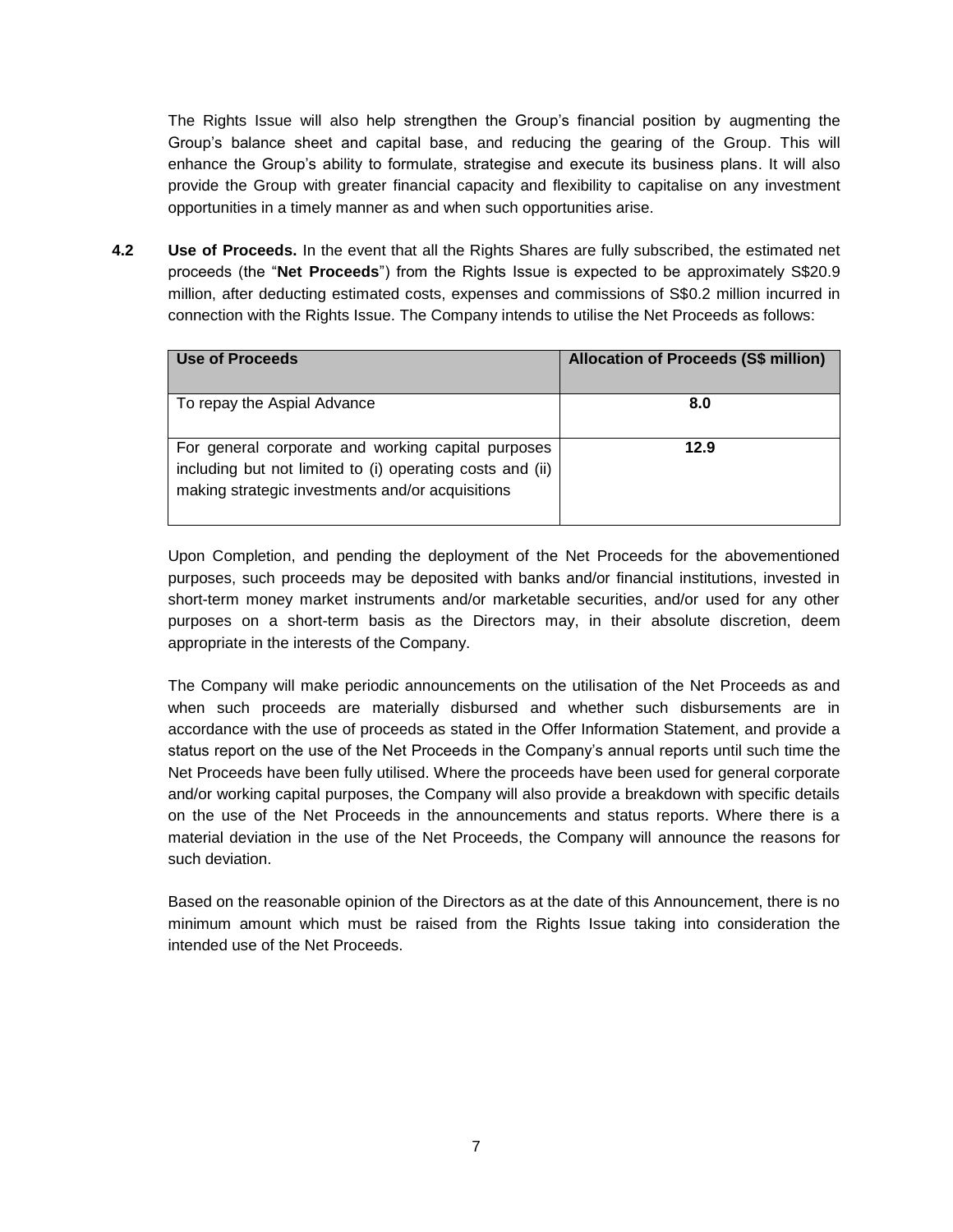#### **5. WORKING CAPITAL**

The Directors are of the opinion that after taking into consideration the present bank facilities and operating cash flows of the Group, the working capital available to the Group is sufficient to meet its present requirements. Notwithstanding the above, the reasons for undertaking the Rights Issue are set out in paragraph [4.1](#page-5-0) of this Announcement.

The Directors are also of the opinion that after taking into consideration the present bank facilities and operating cash flows of the Group as well as the Net Proceeds, the working capital available to the Group is sufficient to meet its present requirements.

### <span id="page-7-0"></span>**6. APPROVALS**

- **6.1 Approvals.** The Rights Issue is subject to, *inter alia*, the following:
	- (i) the receipt of the listing and quotation notice from the SGX-ST for the dealing in, listing of and quotation for the Rights Shares on Catalist; and
	- (ii) the lodgement of the Offer Information Statement together with all other accompanying documents (if applicable) with the SGX-ST, acting as an agent on behalf of the Authority.

The Company will be making an application to the SGX-ST, through the Sponsor, for the listing of and quotation for the Rights Shares on Catalist. An appropriate announcement will be made in due course when the Company receives the listing and quotation notice for the Rights Shares from the SGX-ST.

**6.2 General Mandate.** The issue of the Rights Shares will be made pursuant to the authority granted by the Shareholders under the general share issue mandate (the "**General Mandate**") at the annual general meeting of the Company held on 27 April 2016, pursuant to Section 161 of the Companies Act, Chapter 50 of Singapore and Rule 806(2) of the Listing Manual Section B: Rules of Catalist of the SGX-ST.

The General Mandate, amongst other things, authorises the Directors to issue new Shares not exceeding 100 per cent. of the total number of issued Shares (excluding treasury shares) of the Company as at 27 April 2016 (the "**Base Figure**"), provided that the aggregate number of Shares to be issued other than on a *pro rata* basis to existing Shareholders does not exceed 50 per cent. of the Base Figure.

As at 27 April 2016, the total number of Shares in issue (excluding treasury shares) was 562,636,624. As such, the maximum number of Shares that may be issued pursuant to the General Mandate, on a *pro rata* basis, is 562,636,624.

On 24 June 2016, the Company allotted and issued 19,387,675 new Shares pursuant to the Maxi-Cash Financial Services Corporation Ltd. Scrip Dividend Scheme for the financial year ended 31 December 2015. Accordingly, the maximum number of Shares that may still be issued pursuant to the General Mandate, on a *pro rata* basis, is 543,248,949.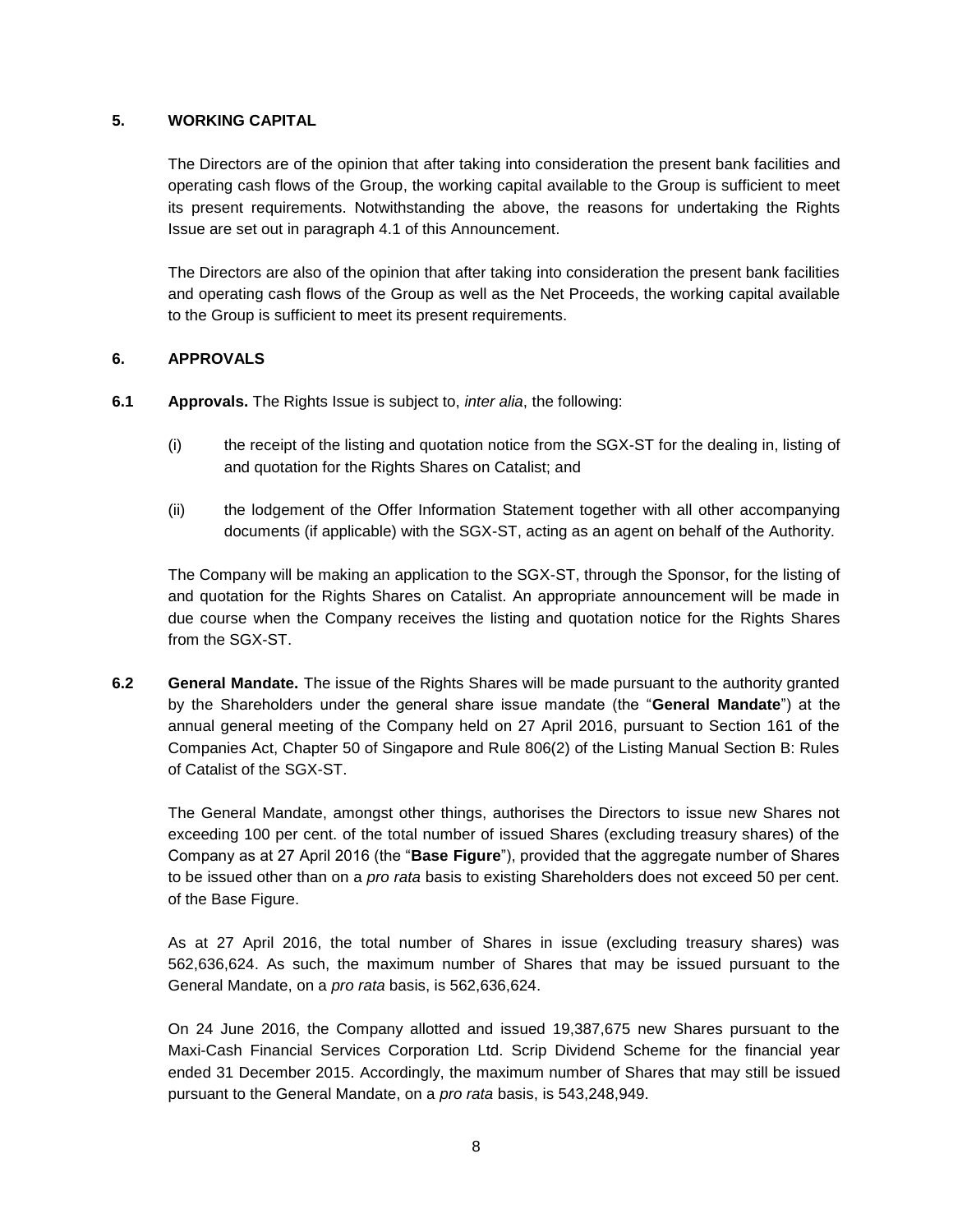As the maximum number of Rights Shares (being 145,506,074 Shares) to be issued pursuant to the Rights Issue is within the number of Shares that can still be issued pursuant to the General Mandate, the Company will not be seeking specific approval from Shareholders for the Rights Issue.

#### **7. INTERESTS OF DIRECTORS AND SUBSTANTIAL SHAREHOLDERS**

Koh Wee Seng (Chairman and Non-Executive Director of the Company), Koh Lee Hwee (Non-Executive and Non-Independent Director of the Company) and Ko Lee Meng (Non-Executive and Non-Independent Director of the Company) are the directors and controlling shareholders of the Undertaking Shareholder.

Save as disclosed in this Announcement and in respect of shareholdings (if any) in the Company, no Director or substantial Shareholder has any interest, direct or indirect, in the Rights Issue or the transactions contemplated in relation thereto.

#### **8. ANNOUNCEMENTS**

Where there are updates, variations or amendments to the terms of the Rights Issue, the Company will make further announcements as and when appropriate.

#### **9. CAUTIONARY STATEMENT**

Shareholders and potential investors are advised to exercise caution when dealing or trading in the Shares. The completion of the Rights Issue is subject to certain conditions. As at the date of this Announcement, there is no certainty or assurance that the Rights Issue will be completed or that no changes will be made to the terms thereof. The Company will make the necessary announcements when there are further developments.

Shareholders and potential investors are advised to read this Announcement and any further announcements by the Company carefully. Shareholders and potential investors should consult their stockbrokers, bank managers, solicitors, accountants, tax advisers or other professional advisers if they have any doubt about the actions they should take.

### BY ORDER OF THE BOARD **MAXI-CASH FINANCIAL SERVICES CORPORATION LTD.**

Lim Swee Ann Company Secretary 8 August 2016